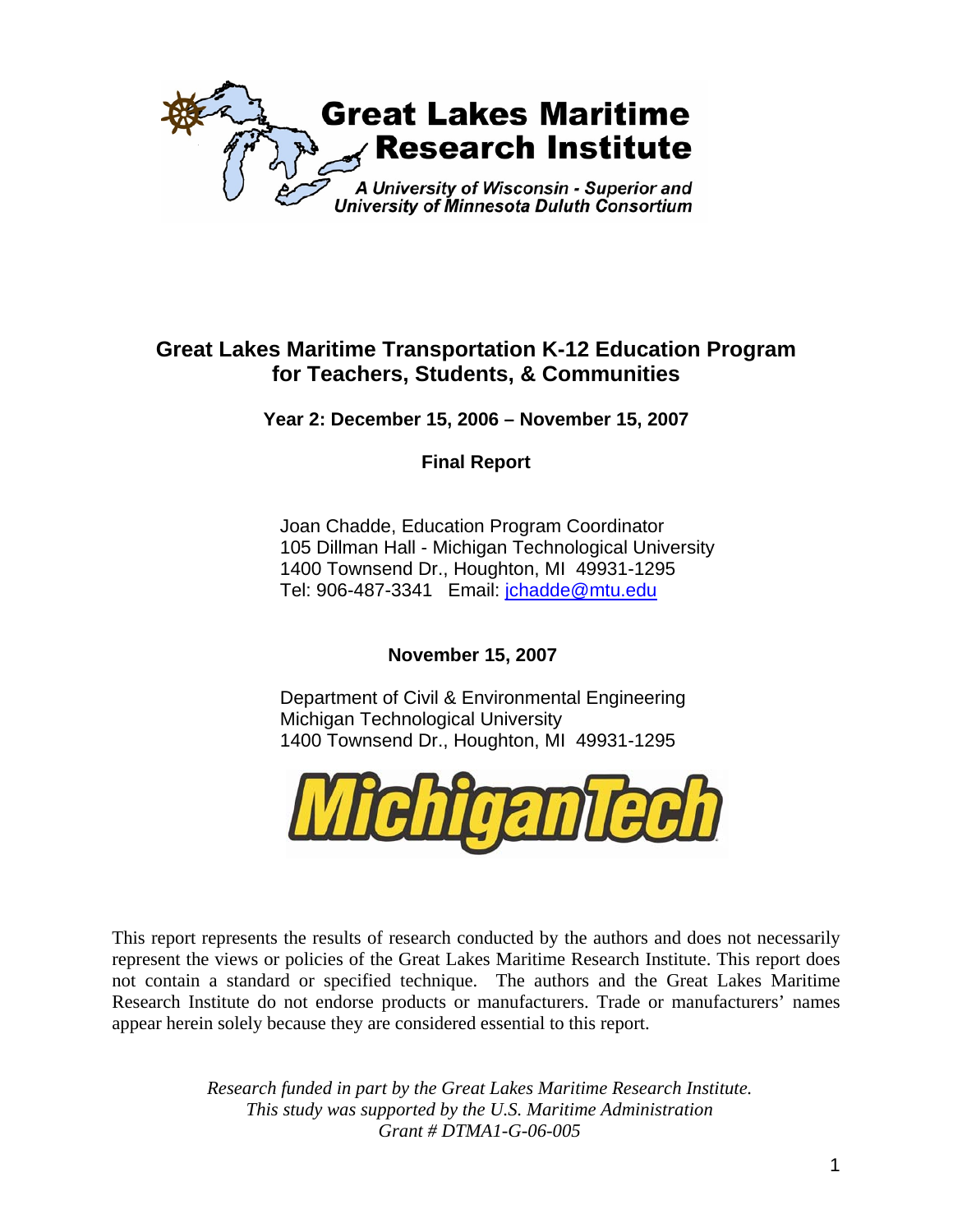# **Annual Report**

 **on** 

# **Great Lakes Maritime Transportation K-12 Education Program for Teachers, Students & Communities**

### **Implementation of Year 2 Project Objectives is described below each of the objectives.**

**1) Conducted one 6-day Summer Teacher Institute in Duluth, MN from July 29-August 3, 2007.**

- $\blacklozenge$  17 participants attended from the states of OH (2), MI (8), WI (6), MD (1)
- ♦Tim Downey from the St. Lawrence Seaway Corporation attended and encouraged the offering of a similar experience/program for those in government agencies who work with the shipping industry.
- ♦Participants visited a variety of sites (many typically inaccessible to the general public) and had the opportunity to interact directly with ship captains, industry personnel, and port managers.
- ♦Teachers earned two graduate credits from Michigan Technological University.
- ♦Teachers were required to develop one classroom lesson or outreach program. Teachers' lessons are posted on the *K-12 Great Lakes Maritime Transportation Education* website (http://wupcenter.mtu.edu/education/great\_lakes\_maritime/index.htm) and will become part of the *Great Lakes Maritime Transportation Educators Guide*.
- ♦Institute participants paid \$450 this year, up from \$250 in 2006. The higher cost included lodging (at a hotel in Canal Park rather than at UM Duluth residence halls), plus most meals, field trip transportation, two MTU graduate credits, and classroom materials.

See 2007 summer institute agenda. (Attachment 1)

See 2007 Evaluation Summary. (Attachment 2).

Mark your calendars: July 20-25, 2008 for next summer's Teacher Institute.

#### 2) **Maintain and enhance** *K-12 Maritime Transportation Education website*

[http://wupcenter.mtu.edu/education/great\\_lakes\\_maritime/index.htm](http://wupcenter.mtu.edu/education/great_lakes_maritime/index.htm)

This website lists Programs for Educators, Educational Resources, teachers' newly developed lessons, *[Great Lakes Shipping: Across the Country & Around the World](http://techalive.mtu.edu/glmri/index.htm)* interactive web module, upcoming maritime events, and links. New materials, photos, events, links, etc. added throughout the year.

**3. Developing** *Great Lakes Shipping Curriculum & Activity Guide for K-12 Educators* for publication that will include lessons developed by 2006 and 2007 teacher institute participants.

See list of lessons developed by 2007 participants. (Attachment 3)

#### **4. Provided financial incentives for Institute participants to engage in educational outreach.**

- a. Lisa Bircher (2006 participant) presented her lessons at the annual conference of the Science Education Council of Ohio (SECO) annual conference.
- b. Lisa Bircher (2006 participant) submitted an article on her lessons to the National Science Teachers Association *Science Teacher* journal.
- c. Article "Teaching Teachers" by Joan Chadde published in Great Lakes Seaway Review
- d. Article submitted by Joan Chadde to Maggie Blum, US Maritime Administration, for U.S. Dept of Transportation newsletter
- e. Six-part monthly presentation series on Great Lakes Shipping at the Portage Lake District Library in Houghton, MI by Joan Chadde. This included several presentations by ship captains (Capt. Bill Hanrahan and Capt. Dave Laban) on Great Lakes shipping from November 2006 to May 2007.
- f. Two presentations by Joan Chadde on Great Lakes shipping for the Keweenaw County Historical Society. Capt. Bill Hanrahan participated in one of these.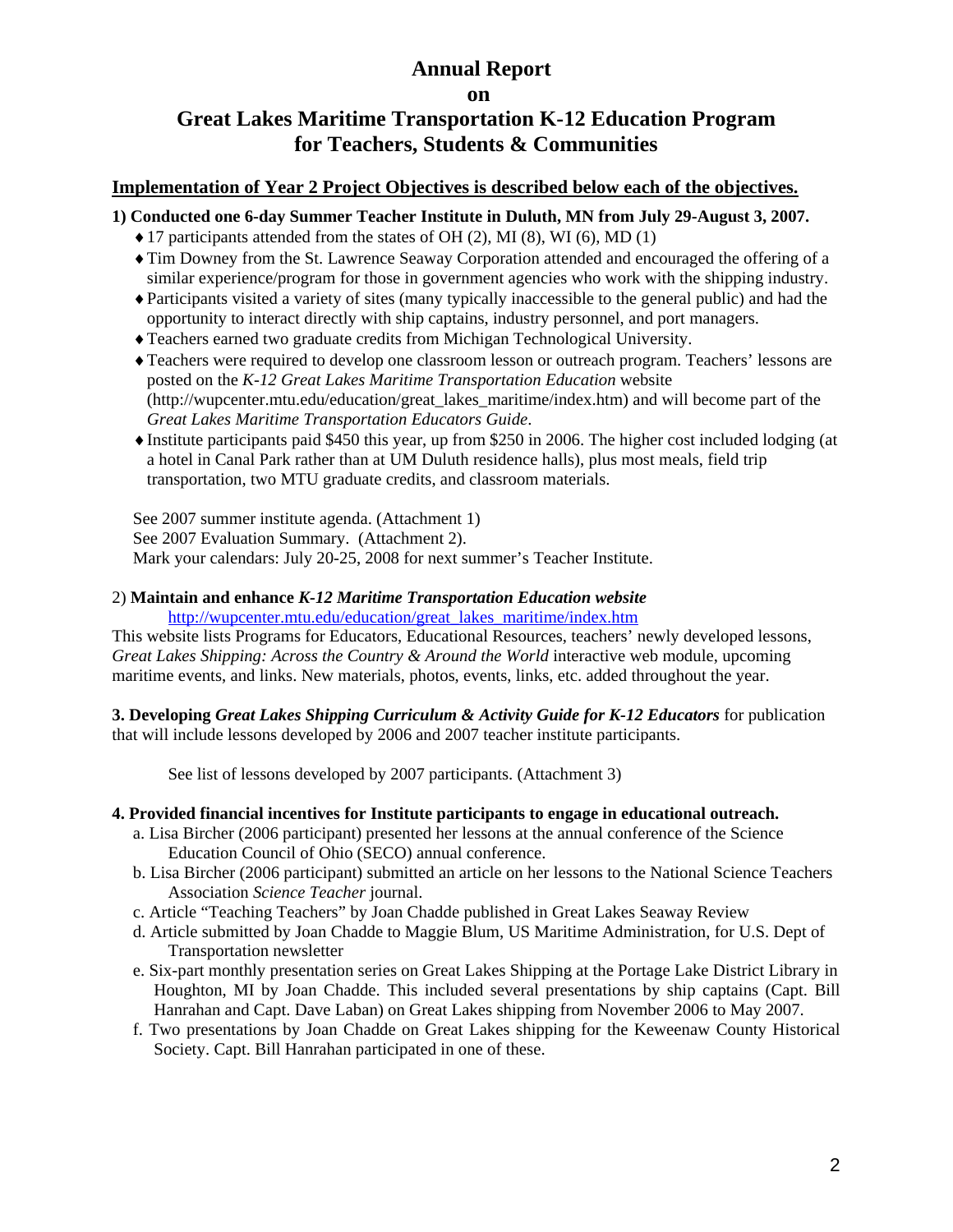#### **5. Developed and disseminated 12 Great Lakes Shipping education "chests" for schools and museums.**

| MI                                             | IN                                             |  |  |  |  |
|------------------------------------------------|------------------------------------------------|--|--|--|--|
| Berrien County Intermediate School District    | Indiana Dunes National Lakeshore               |  |  |  |  |
| Marquette Maritime Museum                      | WI                                             |  |  |  |  |
| Thunder Bay Marine Sanctuary                   | Wisconsin Maritime Museum (Manitowoc, WI)      |  |  |  |  |
| Saginaw Valley Math & Science Center           | White fish Dunes State Park (Sturgeon Bay, WI) |  |  |  |  |
| Western UP Center for Science, Math & Environ. | <b>MN</b>                                      |  |  |  |  |
| Education                                      | Lake Superior Maritime Museum & Visitor Center |  |  |  |  |
| <b>OH</b>                                      |                                                |  |  |  |  |
| Lake County Soil & Water Conservation District |                                                |  |  |  |  |

#### **2007 Great Lakes Shipping Education "Chests" have been distributed to:**

(NOTE: Recipients have agreed to conduct a training workshop in their local area after receiving the chest.)

#### **Great Lakes Shipping Education "Chest" contains: HANDS-ON TEACHING SUPPLIES**  9'x12' Great Lakes Canvas Floor Map Shipping & Receiving Port labels Country, State, River labels Purple and red yarn Bagged samples of: iron ore/taconite pellets (5), coal (3), limestone (3), grain (5), salt (3), general cargo (LEGOs) (3) Great Lakes Ships playing cards Ship captain's hat & foam freighter Model of Great Lakes ore carrier (TBA) **CHILDREN'S LITERATURE**  A True Book: St. Lawrence Seaway The Day the Great Lakes Drained Mail by the Pail The Great St. Lawrence Seaway The Edmund Fitzgerald: Lost With All Hands Paddle to the Sea The Edmund Fitzgerald: The Song of the Bell **REFERENCES**  U.S. Flag Shipping on the Great Lakes brochure Great Lakes Facts Map Set (Michigan Sea Grant) Great Lakes Environmental Atlas Lake Superior Circle Tour Map **VIDEOS / CDs / DVDs**  Steel Starts Here DVD A Vital Waterway: Grt Lakes St. Lawrence Seaway System video (10 min) Perspective of a Vital Waterway video (21 min) Living on the Edge: Grt Lakes-St. Lawrence River Shoreline DVD (25 min) Top Ten Threats to the Great Lakes CD Tragedies in the Mist DVD Shipwreck: The Mystery of the Edmund Fitzgerald DVD Great Lakes Shipwreck Museum at Whitefish Point DVD Great Lakes Shipping Overview PowerPoint Presentation CD (in notebook) **CURRICULUM MATERIALS**  Notebook of Great Lakes Maritime Transportation Lessons [Exploring the Great Lakes: A Logbook of Adventures](http://www.amazon.com/exec/obidos/tg/detail/-/0938682733/qid=1139875188/sr=1-4/ref=sr_1_4/103-2970187-8879830?v=glance&s=books) Lake Effects: The Lake Superior Curriculum Guide for Grades K-8 (See activities: *More Than Just A Lake, Geography Concentration,* and *Cooperative Clean Up*) Lake Rhymes – Folk Songs of the Great Lakes Region CD & Book Paddle to the Sea Curriculum Activity Guide **Posters**  NOAA Map of Great Lakes (#14500) USDA Water Cycle Diagram of Parts of a Ship

U.S. Army Corps Soo Locks brochure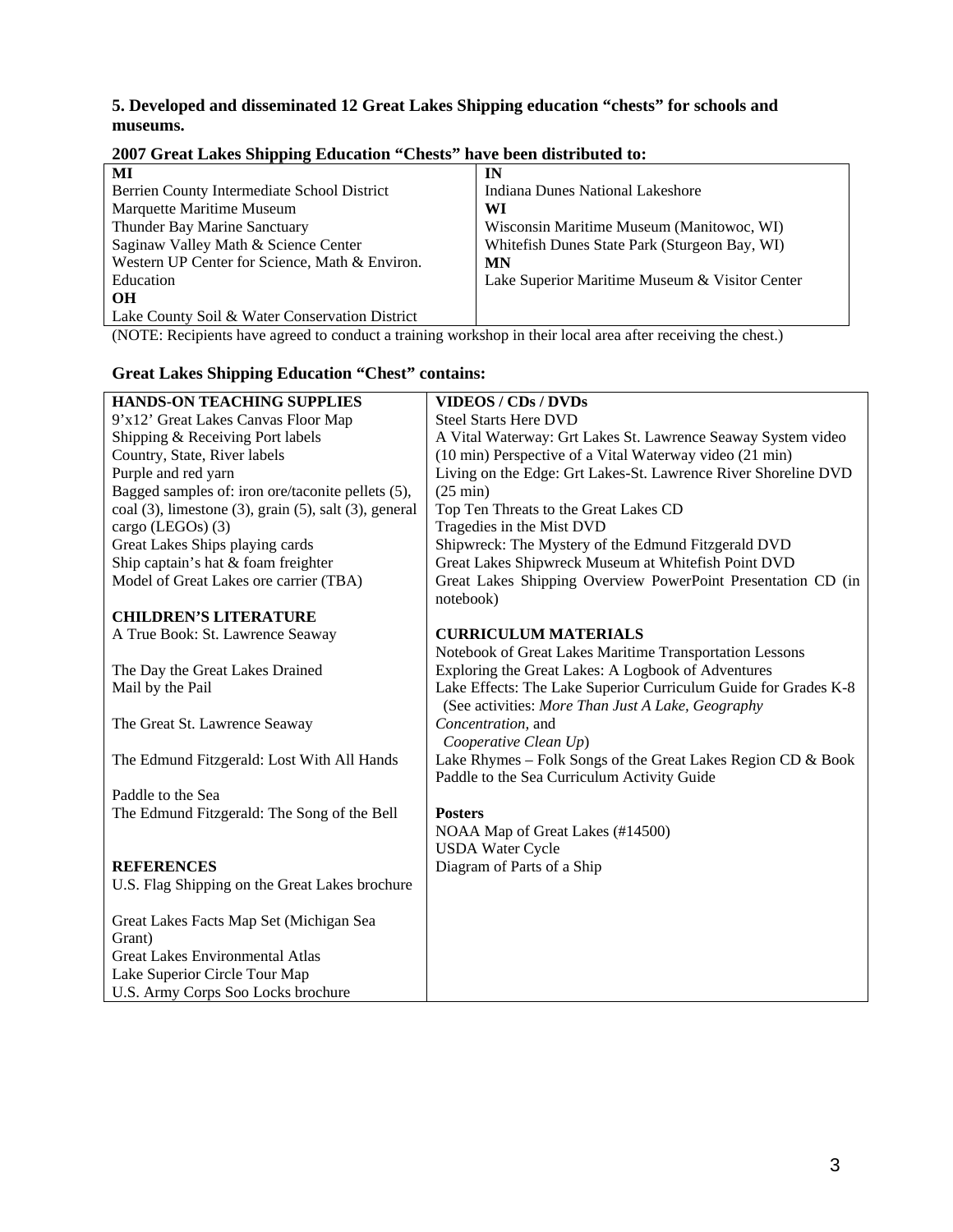#### 6. **Attend state and national conferences to recruit institute participants and disseminate Great Lakes Maritime Transportation teaching tools:**

- ♦ Presentation at Wisconsin Association for Environmental Education, Manitowoc, WI
- ♦ Presentation at Michigan Science Teachers Association, Grand Rapids, MI
- ♦ Presentation at Michigan Council of Social Studies, Lansing, MI
- ♦ Poster session at International Association for Great Lakes Research (w/ Dr. Richard Stewart) at Penn State, PA
- ♦ Two presentations at Northern Michigan University (NMU) Seaborg Center annual conference in Marquette, MI
- ♦ Poster session at Making A Great Lake Superior conference in Duluth, MN

#### **7. Developing** *"F is for Freighter"* **children's book on Great Lakes shipping.**

Dale Bergeron and Marie Zuikov from Minnesota Sea Grant have provided comments on the first draft. More work will take place in Year 3.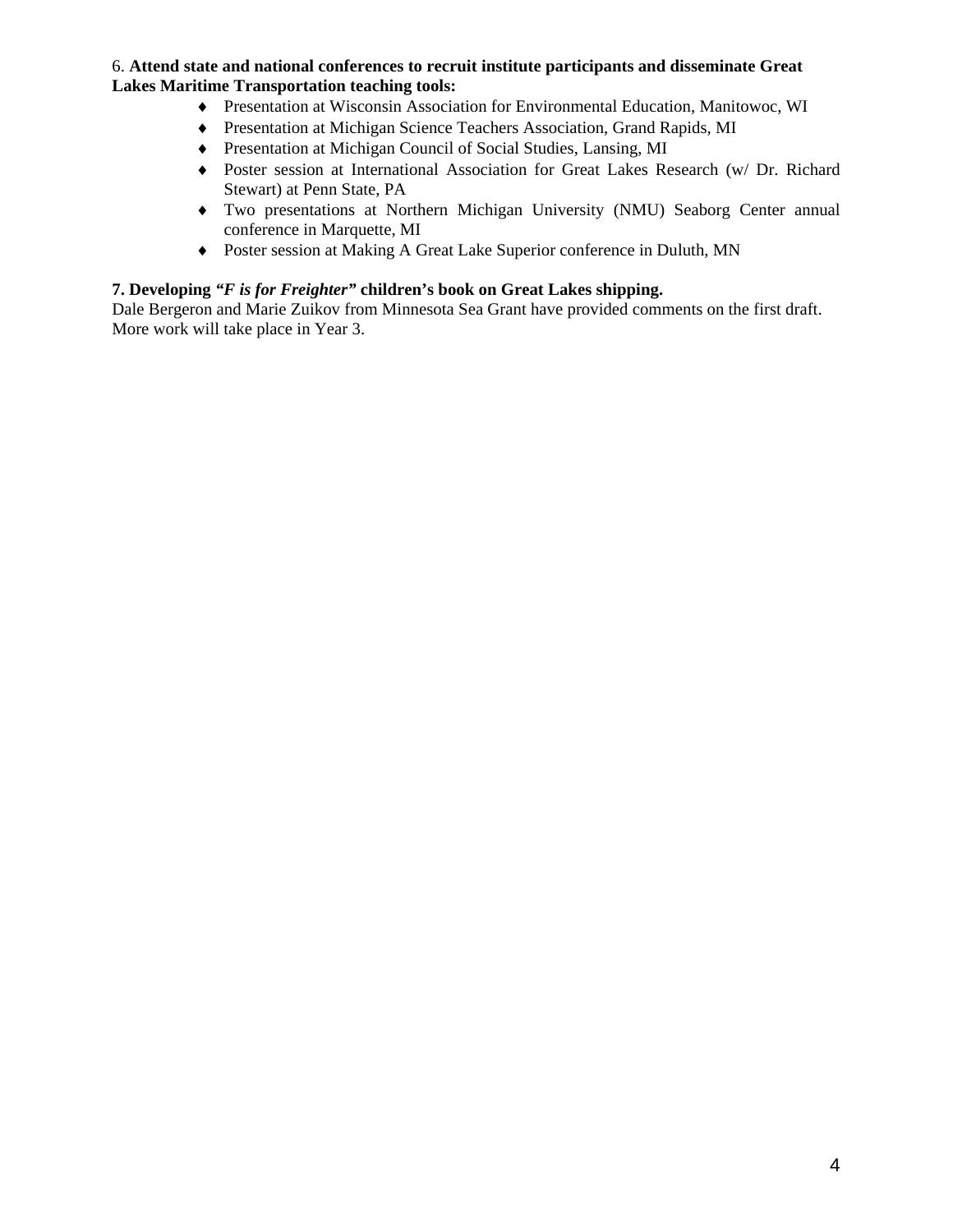#### **(Attachment 1)**

Sponsored by Great Lakes Maritime Research Institute and Michigan Technological University

# **Great Lakes Maritime Transportation Summer Institute Agenda ~ Sunday, July 29 to Friday, August 3, 2007 ~**

## **Sunday, July 29**

| Noon EST  | Vans depart Michigan Tech in Houghton for Duluth. Stop at Northern Great Lakes |
|-----------|--------------------------------------------------------------------------------|
|           | Visitor Center.                                                                |
| 6 pm CST  | Check into Canal Park Lodge                                                    |
| $00$ $00$ | $\alpha$ , $\alpha$ , $\alpha$ , $\alpha$                                      |

- 8 pm CST Course overview & introductions in Hospitality Room.
	- Great Lakes Maritime Transportation Education Resources, activities, and discussion.

### **Monday, July 30**

| $7:00$ am         | Group breakfast & discussion in Hospitality Room                                         |
|-------------------|------------------------------------------------------------------------------------------|
| $8:00 \text{ am}$ | Depart for Duluth Seaway Port Authority.                                                 |
| $8:30$ am         | Overview of Shipping by Duluth Seaway Port Authority (Adolph Ojard, Lisa Marciniak,      |
|                   | Ron Johnson)                                                                             |
| $10 \text{ am}$   | <i>Exotics &amp; Ballast Water by Dale Bergeron and Doug Jensen, Minnesota Sea Grant</i> |
| 11:30 am          | Lunch & Harbor Tour aboard Vista Queen at Barker's Island w/ Ron Johnson                 |
| 3 pm              | Harbor Dredging & Impacts of Changing Lake Levels on Great Lakes Shipping                |
|                   | by Gene Clark, P.E., Coastal Engineering Specialist, UW Sea Grant Institute              |
| $4-6$ pm          | Lake Superior Maritime Visitor Center Programs by Thom Holden, Army Corps of             |
|                   | Engineers                                                                                |

#### **Tuesday, July 31**

| $7:00 \text{ am}$ | Group breakfast & discussion in Hospitality Room                                           |
|-------------------|--------------------------------------------------------------------------------------------|
| $7:30$ am         | Depart Duluth for Hibbing                                                                  |
| 9-Noon            | Tour Cleveland Cliffs iron ore mine & taconite processing plant in Hibbing, MN             |
| Noon $-2$ pm      | Lunch & drive back to Duluth                                                               |
| $2:00-4:45$ pm    | Coast Guard responsibilities for security, aids to navigation, control of invasive species |
| $5-6$ pm          | Tour S.S. William A. Irvin                                                                 |

#### **Wednesday, August 1**

| $7:00$ am                                                                                                | Group breakfast & discussion in Hospitality Room |  |  |
|----------------------------------------------------------------------------------------------------------|--------------------------------------------------|--|--|
| $8:00$ am                                                                                                | Depart for Two Harbors.                          |  |  |
| 8:30 am<br><i>Shipping Logistics</i> by Katie Ferguson (Great Lakes Fleet) at Canadian National Ore Dock |                                                  |  |  |
|                                                                                                          | in Two Harbors                                   |  |  |
| $10:00$ am                                                                                               | Edna G. Tugboat tour                             |  |  |
| Noon                                                                                                     | Picnic lunch at Split Rock Lighthouse            |  |  |
| $1-3$ pm                                                                                                 | Tour Split Rock Lighthouse                       |  |  |
| $4:00-6:00$ pm                                                                                           | Great Lakes Aquarium (optional)                  |  |  |

#### **Thursday, August 2**

| $7:00$ am         | Group breakfast & discussion in Hospitality Room                                        |
|-------------------|-----------------------------------------------------------------------------------------|
| 8:00 am           | Depart for Midwest Energy.                                                              |
| 9 am              | Tour Midwest Energy Coal transition point (Superior, WI)                                |
| $11:30$ am        | Lunch at The Anchor in Superior                                                         |
| $1:00 \text{ pm}$ | Burlington Northern Taconite Facility & Ore Docks                                       |
| $4-6$ pm          | <b>Balancing Social, Economical &amp; Environmental Aspects of Great Lakes Shipping</b> |
|                   | - by Dr. Richard Stewart, GLMRI co-director, UW-Superior                                |

#### **Friday, August 3**

| 7 am     | Group breakfast & discussion in Hospitality Room   |
|----------|----------------------------------------------------|
| 8:30 am  | Depart for Lake Superior Warehousing               |
| 9 am     | Tour of Lake Superior Warehousing by Jonathan Lamb |
| 10:30 am | Tour of Murphy Oil by Joe Cuseo                    |
| Noon     | Lunch                                              |
| $1-3$ pm | Wrap-up discussion $&$ course evaluations          |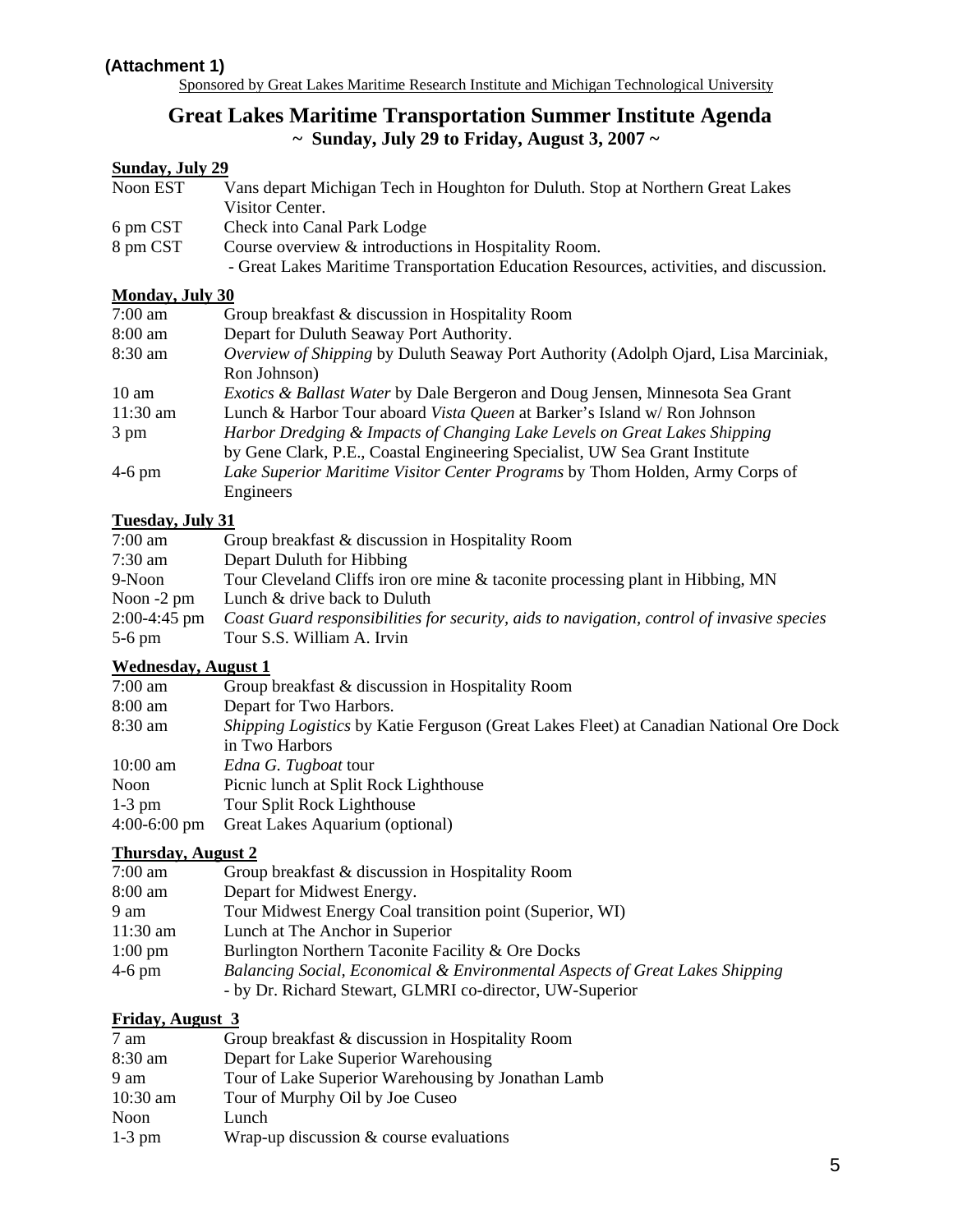#### **Great Lakes Maritime Transportation Teacher Institute ~ July 29 - Aug 3, 2007 ~**

## **EVALUATION SUMMARY** (17 responses)

Your opinions and suggestions are important to us. Please respond thoughtfully to the following questions so that we can make necessary improvements to next year's teacher institute.

|                                                                                                                                                                                                                                                                                                                                                                                        | Poor                    | Fair               | Average                  | Good                                      | <b>Excellent</b>              | <b>NA</b>                            |
|----------------------------------------------------------------------------------------------------------------------------------------------------------------------------------------------------------------------------------------------------------------------------------------------------------------------------------------------------------------------------------------|-------------------------|--------------------|--------------------------|-------------------------------------------|-------------------------------|--------------------------------------|
| Logistics:                                                                                                                                                                                                                                                                                                                                                                             |                         |                    |                          |                                           |                               |                                      |
| 1. How well did the registration process keep you<br>informed?<br>-Liked the updating emails                                                                                                                                                                                                                                                                                           | 0                       | 0                  | 4-24%                    | 5-<br>29%                                 | $8 - 47%$                     | $\bf{0}$                             |
| 2. How did you find the accommodations at Canal<br>Park Lodge?<br>-Hotel was wonderful!<br>-Wow!                                                                                                                                                                                                                                                                                       | 0                       | 0                  | $\bf{0}$                 | $\bf{0}$                                  | 17-100%                       | O                                    |
| 3. How was the food throughout the week?                                                                                                                                                                                                                                                                                                                                               | 0                       | 0                  | $1 - 6%$                 | $3-$<br>18%                               | 13-76%                        | $\bf{0}$                             |
| <b>Educational Usefulness:</b>                                                                                                                                                                                                                                                                                                                                                         |                         |                    |                          |                                           |                               |                                      |
| 4. How useful are the educational materials that you<br>received?                                                                                                                                                                                                                                                                                                                      | 0                       | 0                  | $1 - 6%$                 | 8-<br>47%                                 | $8 - 47%$                     | $\bf{0}$                             |
| 5. Overall, how well did the variety of activities meet<br>your curriculum needs?                                                                                                                                                                                                                                                                                                      | $\bf{0}$                | 0                  | $3 - 18%$                | $7-$<br>41%                               | $6 - 35%$                     | $1 - 6%$                             |
| 6. How well did the course meet your personal<br>learning objectives?<br>-Very satisfied                                                                                                                                                                                                                                                                                               | 0                       | 0                  | $1 - 6%$                 | 5-<br>29%                                 | 11-65%                        | $\bf{0}$                             |
| 7. Would you recommend attending this same<br>institute to your peers? Please explain:<br><b>Yes Explanations:</b><br>-Well worth it to HS science teachers<br>-It's a good way to do a summer class<br>-Hands on, interesting experience<br>-I learned more in 1 week than I've learned living in<br>the area for 20 years.<br>-So interesting<br>Maybe Explanations: slow down pace! | $YES -$<br>14-82%       | $NO - 0$           | <b>MAYBE</b><br>$-3-18%$ |                                           |                               |                                      |
| 8. How did you hear about the Institute?<br>E-Mail Source: school<br>Websites: COSEE, MTU, Google, Joan, Conference                                                                                                                                                                                                                                                                    | Flyer at<br>school<br>0 | Newsp<br>aper<br>0 | Friend<br>$3 - 18%$      | Email<br>List<br>Sourc<br>e:<br>4-<br>23% | Website<br>List:<br>$8 - 47%$ | Other (be<br>specific):<br>$2 - 12%$ |

#### **9. Suggest ways to recruit more teachers in your state for next summer's institute. Providing names of specific people or organizations would be greatly appreciated.**

- Science Education Council of Ohio ~ Feb. 2008 (Akron, OH).
- National Science Teachers Association regional and national conferences
- Possibly sending flyers, etc to those who took course to place at their schools.
- Wisconsin Teachers Association
- CESA Cooperative Education Service Agency in Wisconsin
- WAEE Wisconsin Association for Environmental Educators
- National Assoc for Interpretation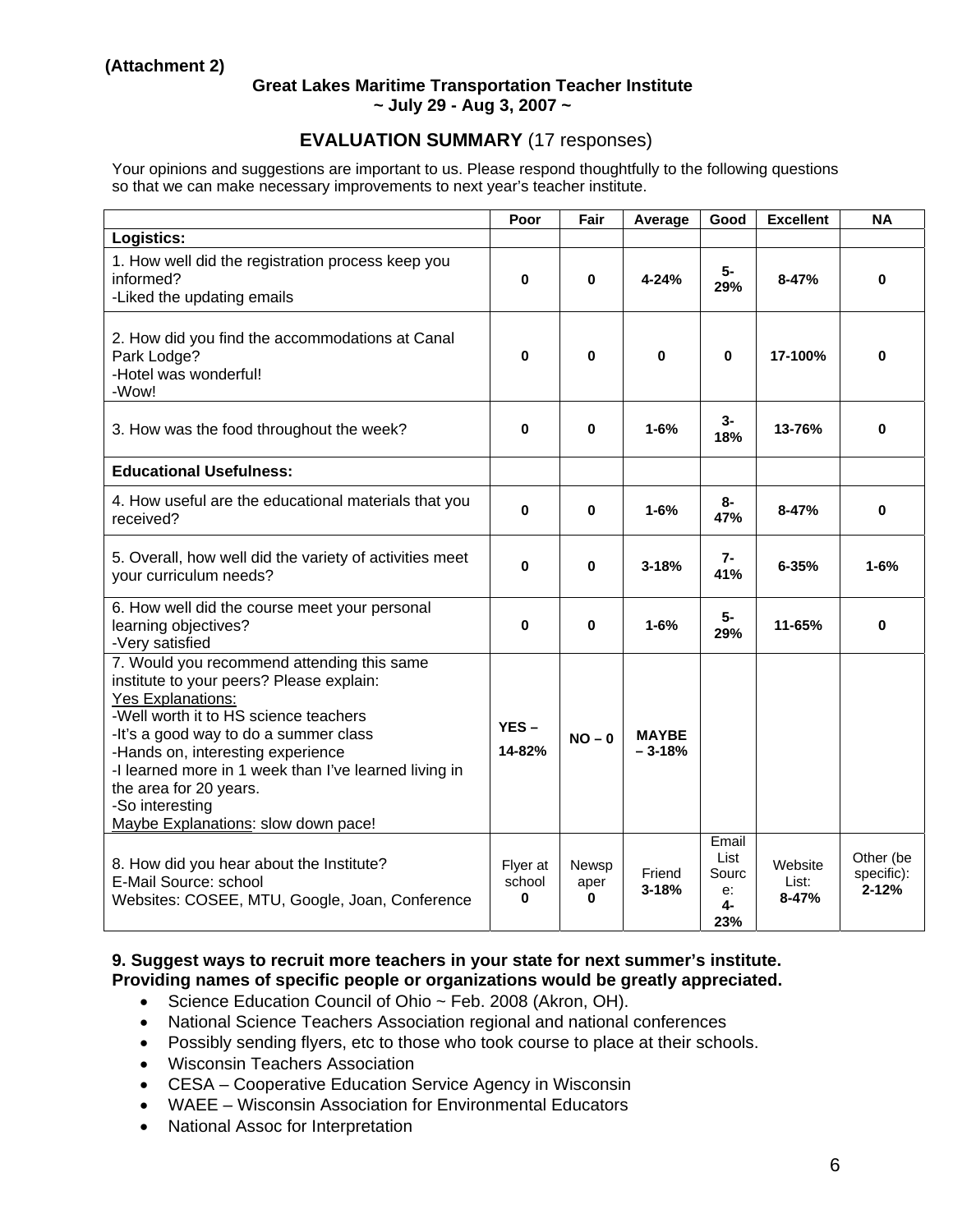- Michigan math/science center network.
- Send email to past attendees and ask them to encourage a coworker to attend the institute.
- I can't believe every teacher wouldn't want to participate! It's been an amazing week! Joan does a fantastic job coordinating it all!
- Email me with info and I can distribute to my district.
- Have the institute in Wisconsin.
- Advertise in large school districts.
- The class should be in July so teachers aren't going here right after schools let out and before school resumes.
- Advertise more online and set up areas at teacher conferences/workshops.
- Offer more incentives to attend.
- Boatnerd.com
- Great Lakes Information Network –GLIN list-serve
- Contact teacher organizations to disseminate materials, especially in Port Cities.
- Send special mailings to WI, MN, IN, IL, OH, NY, Canada, PA (these states underrepresented at institute).
- This course can also benefit business teachers and school career counselors.

#### **10. How useful were the pre-course readings and websites to enhance your content knowledge and prepare you for the course?**

- Good. (3)
- "Great Lakes, Great Ships" was pretty technical but good
- Maybe add GLIN website to next year's pre-course readings?
- Useful, informative but not covered much in class.
- Readings were OK. Most info could have just been covered in the websites however.
- Very good. Especially liked the 10-minute video online.
- Gave me an introduction to topics covered in the institute. Not sure the handbook was worth it. Maybe more info or outline of the programs we'll be seeing or hearing.
- Website was useful. Pre-course readings were too complicated and technical to hold interest.
- Excellent background information.
- Some I used. Others I didn't have time to find but will follow up and check them out.
- Can't sit and read from a PC need readings in hard copy well ahead of time. Couldn't get through reading Great Ships for the Great Lakes. I think that was too many pages to print in order to read. Other readings and outline ideas were good. Interesting.
- I had trouble getting the video up. "Great Ships for the Great Lakes" was most informative for me.
- Very good overview of broad topic.
- Readings were OK. A lot of paper to print out.
- Didn't have time to read them.
- The readings and websites were very helpful for prior knowledge. I like having background info so I understand info better.

#### **11. Which parts of the Great Lakes Maritime Transportation Teacher Institute will you be able to use in your curriculum or work?**

- The Iron Mining DVD (a great visual for students)
- The Coast Guard Safety info.
- Personal experiences of seeing the coal, pellet, dock and other processes that GL shipping involves.
- Connections made within the group and presenters.
- Materials gathered from presenters.
- Buoyancy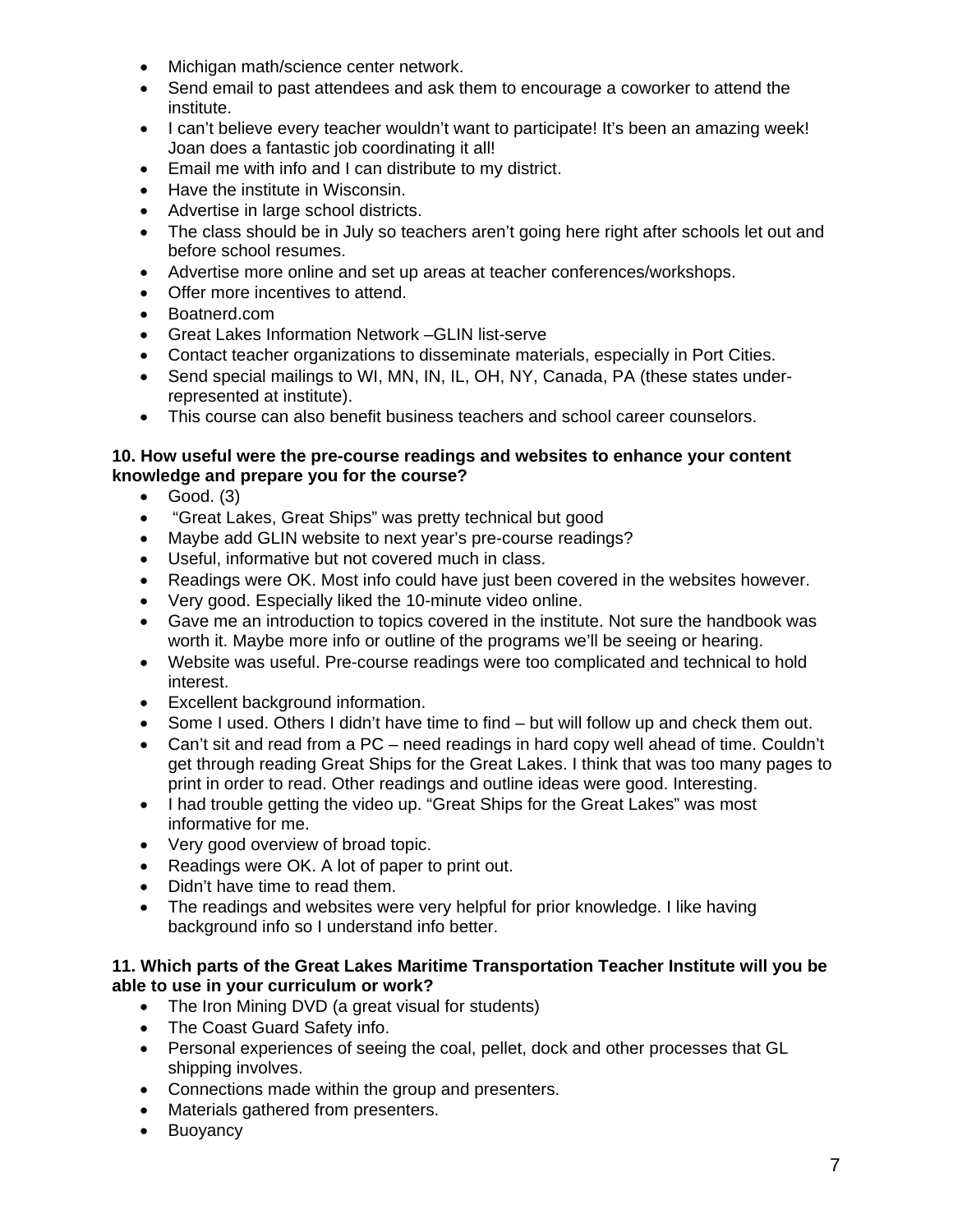- Invasive species.
- The information from the lectures and outings.
- Tours to mine, docks were very helpful.
- Talks opened up my attention to very interesting way of looking at our interdependence.
- My age group (K): Importance of equalized weight within a boat, importance of shipping and types of transportation
- All- Most especially with business or career classes.
- Most of it.
- Impact on the economy.
- Different aspects of water transportation.
- The tours and hands-on materials will enhance my curriculum.
- Interested in "green ships" and invasive species.
- Will provide useful background info for my point papers for Seaway Management.
- Everything will get put to use one way or another.
- I have such a new appreciation of the importance of the Great Lakes on the U.S. economy.
- Mapping skills of routes and economics of different modes.
- Career information for guidance of students.
- Connecting products like coal through their chemistry (i.e. high/low sulfur & different BTU's, etc.)
- Ballast water issues.
- I will be able to use all of the info I received this week at the institute.
- Info on invasive species, ballast water issues.
- Personal anecdotes for general discussion in class about tours we took, etc. This is invaluable!

#### **12. What did you like** *BEST* **about the Great Lakes Maritime Transportation Teacher Institute?**

- Port Authority Introduction & their involvement throughout the Institute
- Coast Guard boat ride, presentation, and harbor tour. These guys were able to give us a little different of a spin on how they see the Great Lakes shipping industry. (5)
- Lunch cruise through harbor
- Midwest Energy tour and Great Lakes Fleet visit
- The field trips to places most people never see was awesome and very much appreciated. Very thorough (6)
- The location was fabulous
- Nice size group
- Good choice of topics to give us an overview
- Great materials provided
- Included all aspects! Can use for all content areas.
- I think it was awesome that all of the companies and the Coast Guard and visitor center and Corps. of Engineers (everywhere we went) took their time to spend with our group. I know how valuable their time is and feel I can't thank them enough. The same goes to Joan, Dale, Lisa & all.
- The ability to network with other excellent teachers from the Great Lakes region! Connections made that would never happen ordinarily. Several class participants whose background varied widely (engineers, chemists, biologists) made the experience especially interesting (4)
- All the tours and presenters that are so very knowledgeable about their sites and procedures (2)
- Dr. Stewart's lecture—it was key in bringing awareness and connection to the subject (3)
- The opportunity to be exposed to several key industries dependent upon water-borne transportation in a week-long course was extremely helpful to me.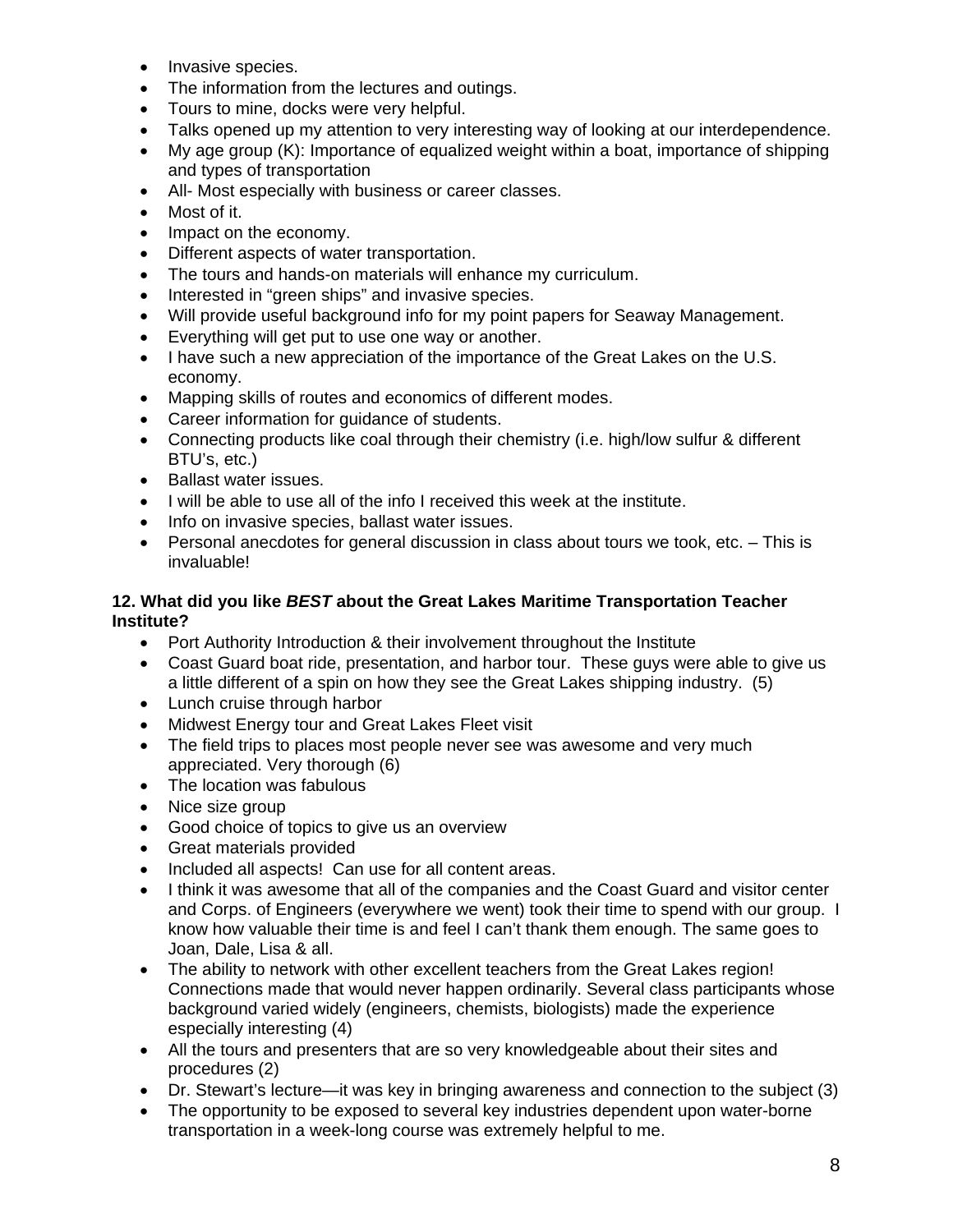- Schedule worked pretty well considering all the events
- I really liked all the hands-on activities and how all forms of Great Lakes shipping was covered---from the methods of shipping to the major products
- Variety of speakers and presentations
- Midwest Energy tour
- Duluth Port Authority

### **13. What did you like** *LEAST* **about the Great Lakes Maritime Transportation Teacher Institute?**

- Personally, it was the Hibbing Taconite tour, but content-wise, I wouldn't want this eliminated because seeing iron ore in raw state and the bulk quantity and the process that takes it to next stages is critical to understanding the transportation issues. Tour could have been better. (2)
- Needed to provide more reflection time.
- Rearrange the sequence of programs.
- Too rushed—days start too early and end too late.
- I know some teachers might say the pace was too much. However, doing a class such as this, I'd rather be doing and seeing as many things as I can pertaining to the subject in the time allotted.
- Some of the places we went may have been considered optional or give more choices like we did when given the choice between Irvin or GL Aquarium. Choices are good for people
- Nothing I disliked. I would have liked more depth on the ballast water issues and other environmental concerns, but I realize my subject mater is more involved the K-12
- PowerPoint presentations

#### **14. Suggest ways to improve the content or schedule of the Great Lakes Maritime Transportation Teacher Institute for next year.**

- Have maps to where we are going included in welcome packet with routes there highlighted (I like to put places in relationship with each other
- Rearrange speakers so they build on each other. Like a general overview $\rightarrow$ history $\rightarrow$ etc. Best part was when we went to the mine and the next day to the ore docks. Better connection.
- Possibly have 2-way communication between vans along with written directions to sites  $(x 2)$
- Allow time for reflection in the afternoon. We need time to process what we have seen, work on journals. More organized sharing.
- Possibly add a day to spread things out  $(x 5)$
- More biology content (for me)… Could a biologist be invited to actually discuss invasive species because most people don't know about these. Ex. When I was talking to other participants about the ruffe, they didn't know what it was so what do they don't really know zebra mussels, gobies, etc.
- Do a tour of the GL Maritime Museum
- Ask someone to create a digital picture exchange after the event
- Have people arrive earlier on Sunday. It's so awesome here people definitely will appreciate more time.
- Present some information on the evolution of Great Lakes shipping
- The Irwin tour should be a must! (2)
- It would be great to see a freighter up close, and a tour of an active boat would be amazing. (2)
- Having more free time to explore some of the places that we visited would have been nice.
- Some presenters repeated almost verbatim what others had covered. Limit duplication.
- Talk to an actual Great Lakes sailor… (2)